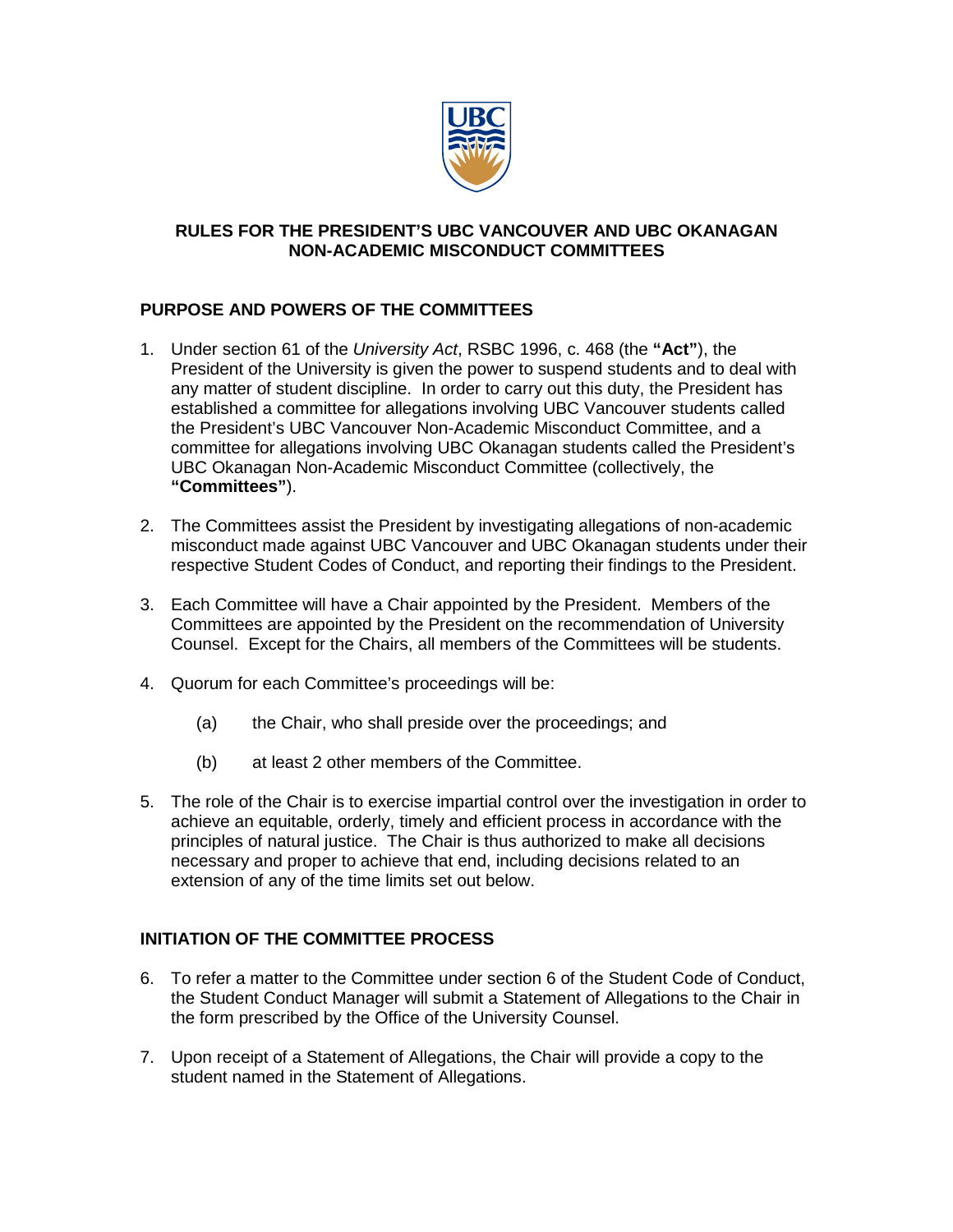- 8. No later than 10 working days after receiving the Statement of Allegations from the Chair, the student will submit any documents they wish the Committee to consider and provide a list of witnesses they wish the Committee to hear from, along with a signed Student's Documents and Witness List in the form prescribed by the Office of the University Counsel, to the Chair.
- 9. Decisions with regard to which witnesses the Committee will hear from and what documents will be considered are entirely within the discretion of the Chair, and the Chair may ask witnesses to attend the proceedings or obtain documents for consideration whether or not those witnesses or documents were named or submitted by the student or the Student Conduct Manager.
- 10. The Chair will set a date or dates for any proceedings the Chair deems appropriate in order to investigate the matter. The proceedings will normally take the form of a meeting at which the student and any witnesses will appear before the Committee to respond to the allegations.
- 11. The Chair will inform the student and any witnesses the Committee wishes to hear from in writing of the time, date and place of the proceedings that the student or witness is expected to attend at least 15 working days prior to the date(s) set for the proceedings, unless the student or witness consents to shorter notice. The Chair will also provide the student with a list of the witnesses the Committee intends to hear from and copies of any documents that will be considered by the Committee.
- 12. The student is responsible for responding to the allegations at any proceedings before the Committee. If the student wishes to be represented or assisted by another person in any proceedings before the Committee, including legal counsel, the student must apply in writing to the Chair at least 10 working days prior to the proceedings setting out the reasons why such representation or assistance is necessary. The decision as to whether such representation will be allowed is entirely within the discretion of the Chair.

## **CONDUCT OF THE PROCEEDINGS**

- 13. The Chair will make any decisions regarding procedure and the conduct of the proceedings as necessary, including adjourning the proceedings and reconvening at a later date.
- 14. These proceedings are investigatory and the Committee is conducting an inquiry, not a trial. The purpose of these proceedings is to explore and investigate the allegations and to reach an informed conclusion as to whether or not non-academic misconduct occurred. Formal rules of evidence commonly associated with a civil or criminal trial will not be applied.
- 15. The Chair has the discretion to grant observer status to a representative from the Office of the Vice President, Students at UBC Vancouver or the Office of the Associate Vice President, Students at UBC Okanagan, or any other person the Chair deems appropriate.